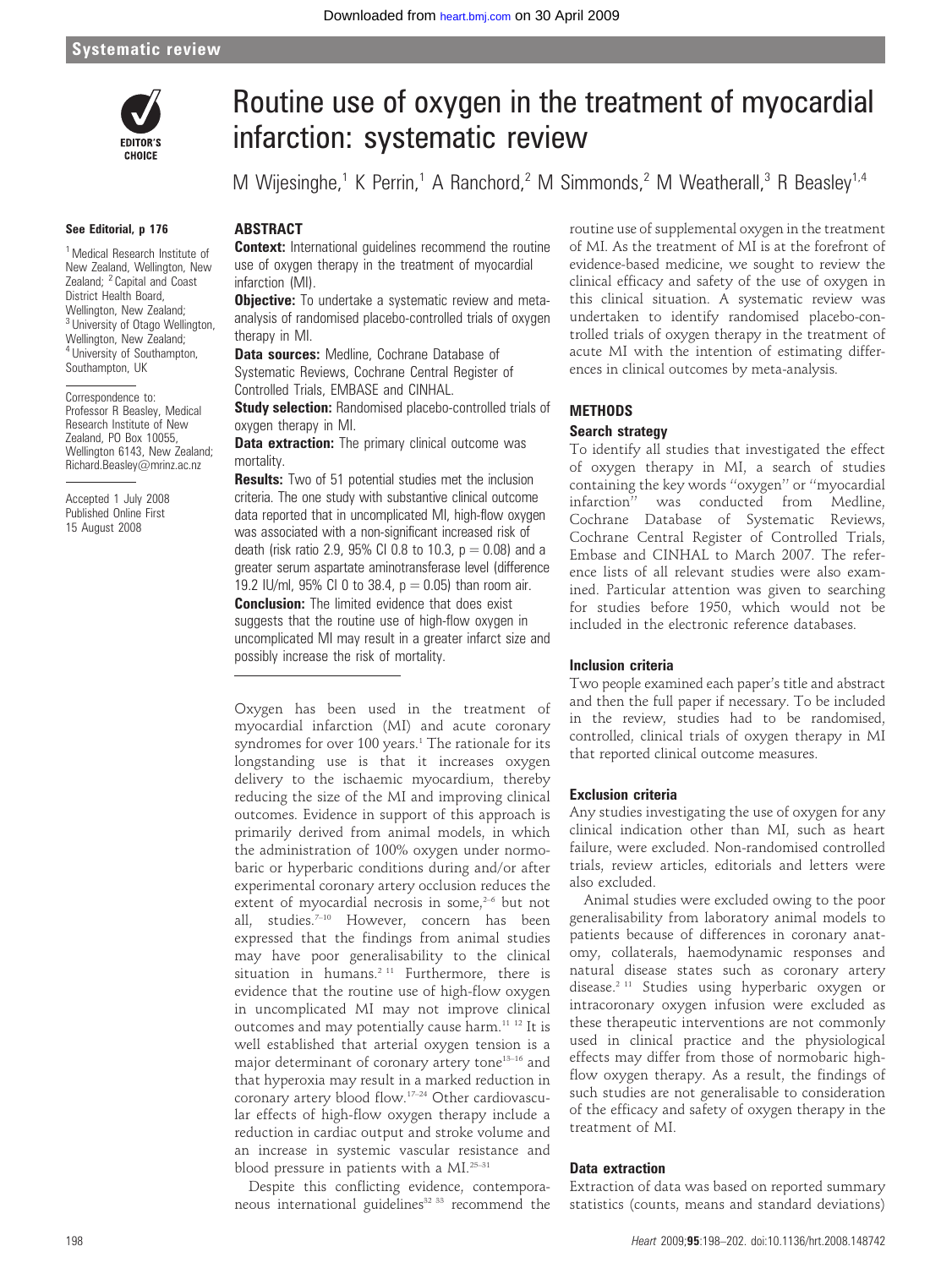for the intention-to-treat population. The primary outcome variable was in-hospital mortality. Secondary outcome variables were measures of infarct size by cardiac enzyme levels, occurrence of ventricular arrhythmia and opiate use. Where relevant, other clinical outcome variables reported in the clinical trials were noted. The trial quality was assessed using the standard Jadad score based on the adequacy of randomisation, blinding and follow-up, with a maximum score of five points.

#### Data analysis

As only two studies met the inclusion criteria and only one of these reported on the number of deaths in each treatment group formal meta-analysis was not undertaken. In the two identified studies, point estimates and confidence intervals were calculated for the main outcome variables, using relative risk for categorical variables and a t test for continuous variables.

## **RESULTS**

## Search results

Figure 1 shows the QUOROM statement for the search, which identified 51 potentially relevant articles on the use of oxygen therapy in MI. From these, the 13 studies which investigated the use of hyperbaric or aqueous oxygen, six review articles, one letter, four editorials and two systematic reviews were excluded. An additional 23 studies were excluded, including case reports, case series, crossover studies, cohort studies and non-randomised trials of oxygen therapy in MI. Two studies met the criteria for inclusion in the systematic review<sup>34 35</sup> and are presented in detail here.

#### Study 1

A study undertaken by Rawles and Kenmure.<sup>34</sup>

This parallel-group, double-blind controlled trial of oxygen therapy in uncomplicated MI randomised 200 patients with suspected MI to receive either oxygen or compressed air by



means of a medium concentration mask at a flow rate of 6 l/min for 24 h. Both patients and medical staff were blinded to the treatment received. Patients were excluded if they had clinical evidence of heart failure, chronic pulmonary disease or were breathless from any other cause, or if they had been transferred from other wards for the treatment of arrhythmias or had experienced a cardiac arrest before admission or had cardiogenic shock. Forty-three patients in whom MI was not subsequently confirmed were excluded from the analysis. The Jadad score for this study was 5/5; however, there was no prespecified primary outcome variable or power calculation.

There were 9/80 (11.3%) deaths in the oxygen group and 3/77 (3.9%) in the air group, relative risk of death 2.9 (95% CI 0.8 to 10.3,  $p = 0.08$ ). The maximum serum aspartate aminotransferase level was used as a surrogate for infarct size, with mean (SD) values of 99.9 (63.1) and 80.7 (56.8) IU/ml in the oxygen and air groups respectively; difference 19.2 IU/ml (95% CI 0 to 38.4,  $p = 0.05$ ). Ventricular tachycardia occurred in 11/80 (13.8%) and 5/77 (6.5%) of the oxygen and air groups, relative risk 2.1 (0.8 to 5.8, p = 0.13). Opiate use occurred in 57/80 (71.3%) and 52/77 (67.5%) of the oxygen and air groups, relative risk 1.1 (0.9 to 1.3,  $p = 0.61$ ).

The authors concluded that there was ''suggestive evidence of a deleterious effect of oxygen'' and that ''there seems to be little place for routine oxygen administration to all patients with acute myocardial infarction''.

#### Study 2

A study undertaken by Wilson and Channer.<sup>35</sup>

This parallel-group, non-blinded controlled study of oxygen therapy in MI was reported in conjunction with a postal survey on the use of pulse oximetry and supplemental oxygen in coronary care units in England. In the clinical study, 50 patients with MI who had received thrombolysis with streptokinase within 6 h, were randomised to 4 l/min of oxygen or room air via face mask for 24 h. However, results are only reported for 42 of the participants and one subject who died within the 24 h period of the study was excluded. The study was not blinded in regard to oxygen therapy. However, one of the aims of this study was to determine the ability of doctors to diagnose hypoxaemia clinically and, as a result, the oximetry recordings were blinded to both patient and doctor. Patients with central cyanosis, pulmonary disease requiring oxygen independent of cardiac status, those in whom blood gases showed a  $PaccO_2$ .5.5 kPa and patients with left ventricular failure requiring inotropic support were excluded from the trial. All patients were monitored with a pulse oximeter and Holter ECG monitoring continuously for the 24 h period of the study. The Jadad score was 5/5; however, there was no prespecified primary outcome variable or power calculation. The purpose of the study was to document the occurrence of hypoxaemia and to measure the effect of supplemental oxygen on hypoxaemia rather than to compare outcomes measured by infarct size or mortality.

The authors did not state in which randomised group the death occurred and as a result, we were not able to calculate the risk of death for oxygen therapy. No surrogate measurement of infarct size was presented. Ventricular tachycardia occurred in 5/22 (22.7%) and 5/20 (25.0%) of the oxygen and air groups, relative risk 0.9 (0.3 to 2.7,  $p = 0.86$ ). Opiate use occurred in 16/22 (72.7%) and 18/20 (90.0%) of the oxygen and air groups, relative risk 0.8 (0.6 to 1.1,  $p = 0.15$ ).

Of interest 1/22 (4.5%) participants who received oxygen had Figure 1 QUOROM statement for the search. The search and episode of oxygen saturation below 80% compared with 7/20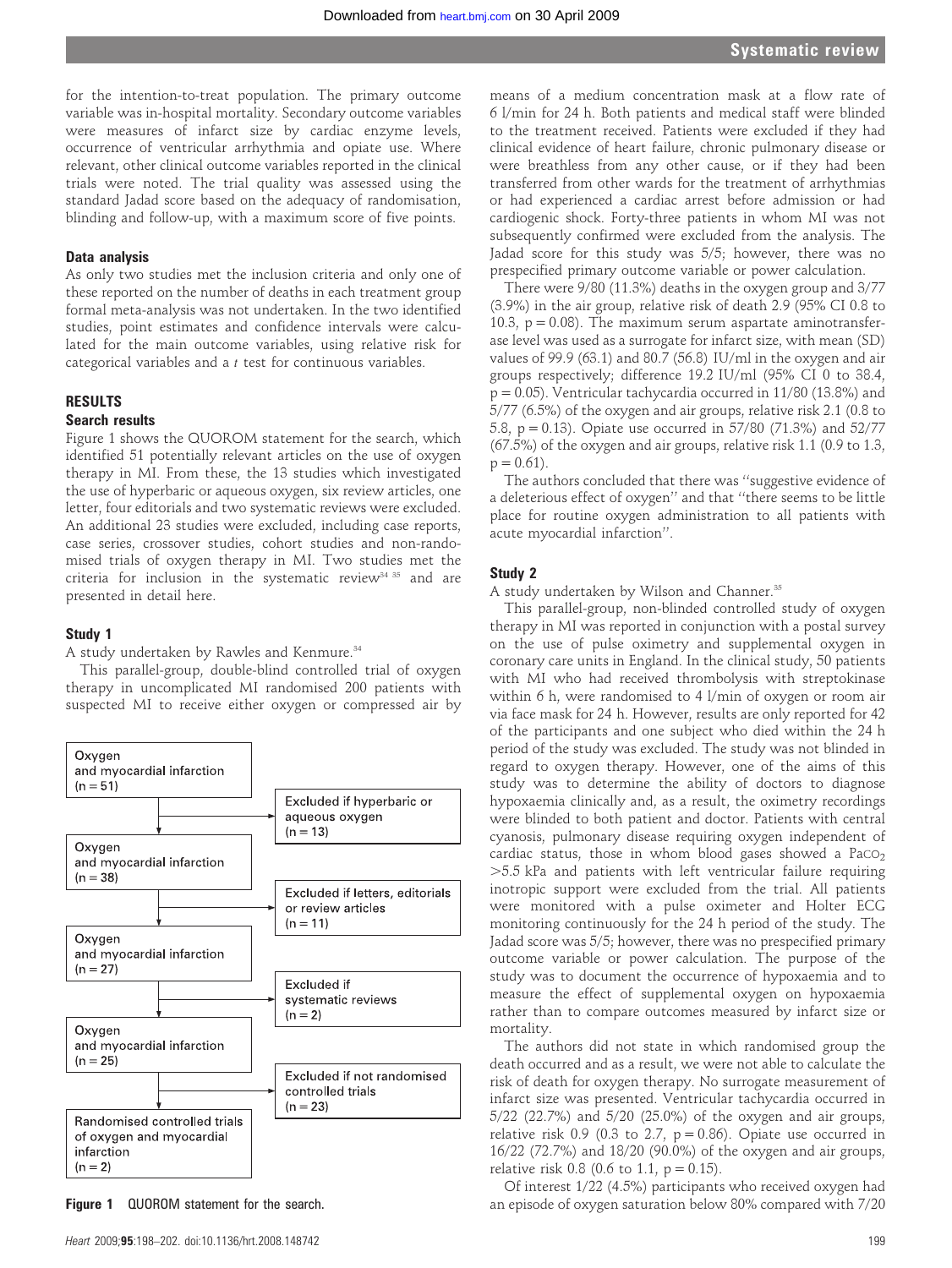(35.0%) of the participants who received air, relative risk 0.1  $(95\% \text{ CI } 0.02 \text{ to } 1.0, \text{ p} = 0.01).$ 

#### DISCUSSION

This systematic review and meta-analysis identified only two randomised placebo-controlled trials of high-flow oxygen therapy in the first 24 h after an uncomplicated MI, $34$  35 with substantive clinical outcome data provided in only one study.<sup>28</sup> Point estimates from the study with substantive reporting identified that high concentration oxygen resulted in a threefold increased mortality rate and greater infarct size, as measured by serum cardiac enzyme rise in patients with uncomplicated MI. Confidence intervals were wide and this study lacked statistical power to detect clinically important differences in other clinical outcomes. As a result we conclude that there is an absence of evidence to support the routine prescription of high-flow oxygen therapy in patients with uncomplicated MI. A pessimistic view of the available evidence is that the use of supplementary oxygen may cause harm when routinely used in this situation.

#### Included studies

As the evidence of potential harm from this systematic review is primarily derived from the Rawles and Kenmure study,<sup>34</sup> it is necessary to consider its methodology and findings in some detail. The study was well designed with a Jadad score of 5, the high-flow oxygen and air regimens were administered double blind with the cylinders shrouded, and an intention-to-treat analysis was performed. Patients had uncomplicated MI and as a result, the findings do not related to MI complicated by heart failure, cardiogenic shock or arrhythmias. Furthermore, there does not appear to have been routine use of  $\beta$  blockers, thrombolysis, percutaneous coronary intervention, or aspirin therapy in this trial and thus the findings may not be generalisable to current practice.

The 25% greater cardiac enzyme release was suggestive of a greater infarct size due to the high concentration oxygen therapy. The threefold increase in deaths in the oxygen treatment group can be considered from a number of perspectives. First, the study was not powered to determine a difference in mortality, with the primary aim to determine the effect of oxygen on the size of the infarction, incidence of arrhythmias and the use of analgesics. This is reflected in the wide confidence intervals consistent with either harm or benefit. Taking the upper limit, the number needed to cause a death might have been as small as 6.5 for oxygen therapy. These findings provide no support for the view that oxygen therapy was either beneficial or safe, which would be necessary to justify its use as a routine therapeutic intervention. In contrast, this study suggests that the routine use of high-flow oxygen in uncomplicated MI may result in a greater infarct size and, possibly, increase the risk of mortality.

The other study included in the systematic review<sup>35</sup> did not report, and in any case lacked statistical power to investigate, our nominated primary outcome of death. The secondary outcomes of ventricular tachycardia occurrence and use of opiates were not different between the two groups, despite a higher prevalence of severe hypoxaemia in the group receiving air. These findings are consistent with previous studies that reported no relationship between hypoxia and ischaemia in coronary artery disease, $36 \frac{37}{7}$  but contrasted with another study that demonstrated a temporal relationship between nocturnal hypoxaemia and both ST-segment depression and arrhythmia after a MI.38

## Potential mechanisms

This interpretation of potential harm with high concentration oxygen therapy is consistent with its known haemodynamic effects. In patients with MI, hyperoxia reduces cardiac output and stroke volume and increases the mean arterial pressure and systemic vascular resistance.<sup>25-31</sup> If the baseline arterial oxygen saturations are  $>90\%$ , high concentration oxygen does not increase oxygen transport, as the reductions in cardiac output are in excess of the increase in oxygen content.<sup>26</sup> The adverse haemodynamic responses are greatest in patients with MI not complicated by heart failure or cardiogenic shock.<sup>39</sup>

More importantly, there is also substantive evidence that arterial oxygen tension is a major determinant of coronary artery regulatory tone,<sup>13-16</sup> and that high concentration oxygen therapy resulting in hyperoxia reduces coronary artery blood flow, $17-24$  although an increase in collateral blood flow to the ischaemic myocardium has been reported in an animal model.<sup>40</sup> The magnitude of the reduction in coronary blood flow with hyperoxia may be substantial in patients with coronary artery disease. This has been illustrated by two studies<sup>19 20</sup> which used the measurement of intracoronary Doppler flow in subjects with stable coronary artery disease. Breathing 100% oxygen by face mask for 10–15 min decreased coronary blood flow by 20– 30% in association with a 23–40% increase in coronary resistance. Oxygen breathing elicited these changes without affecting the diameter of the large conduit coronary arteries. These findings indicate that hyperoxia is a potent vasoconstrictor stimulus to the coronary circulation, functioning at the level of the microvascular resistance vessels. These effects are likely to be secondary to an effect on coronary endothelial function, with the accelerated oxidative degradation of coronary endothelium-derived nitric oxide by reactive oxygen species.<sup>19 20</sup>

Another potential mechanism is that hyperoxia resulting from high concentration oxygen therapy may exacerbate reperfusion injury to the heart owing to the increased production of oxygen-free radicals.41 This may be particularly relevant to the current therapeutic goal in patients with STsegment elevation myocardial infarction of achieving urgent reperfusion of the ischaemic myocardium by restoration of coronary blood flow by thrombolysis or percutaneous coronary intervention.<sup>42</sup>

#### Methodological concerns

The main methodological concern is whether all available studies were included in the systematic review. We consider that it is likely that we have identified all eligible randomised controlled trials because of the comprehensive nature of the search, including non-English language publications and the extensive review of published manuscripts, systematic reviews and guidelines. Although electronic databases do not reference studies before 1950 we are confident that our search strategy identified almost all potential studies during this period owing to our comprehensive review of published papers.

Four studies were identified in the systematic review that indicated benefit with the use of oxygen in angina or MI, but did not meet our inclusion criteria. Three studies reported benefit with oxygen therapy in pacing-induced angina<sup>43</sup> and exercise-induced angina,<sup>44 45</sup> although similar benefits could not be demonstrated in later studies.<sup>46 47</sup> The other study was that of Madias et al,<sup>48</sup> who suggested that the administration of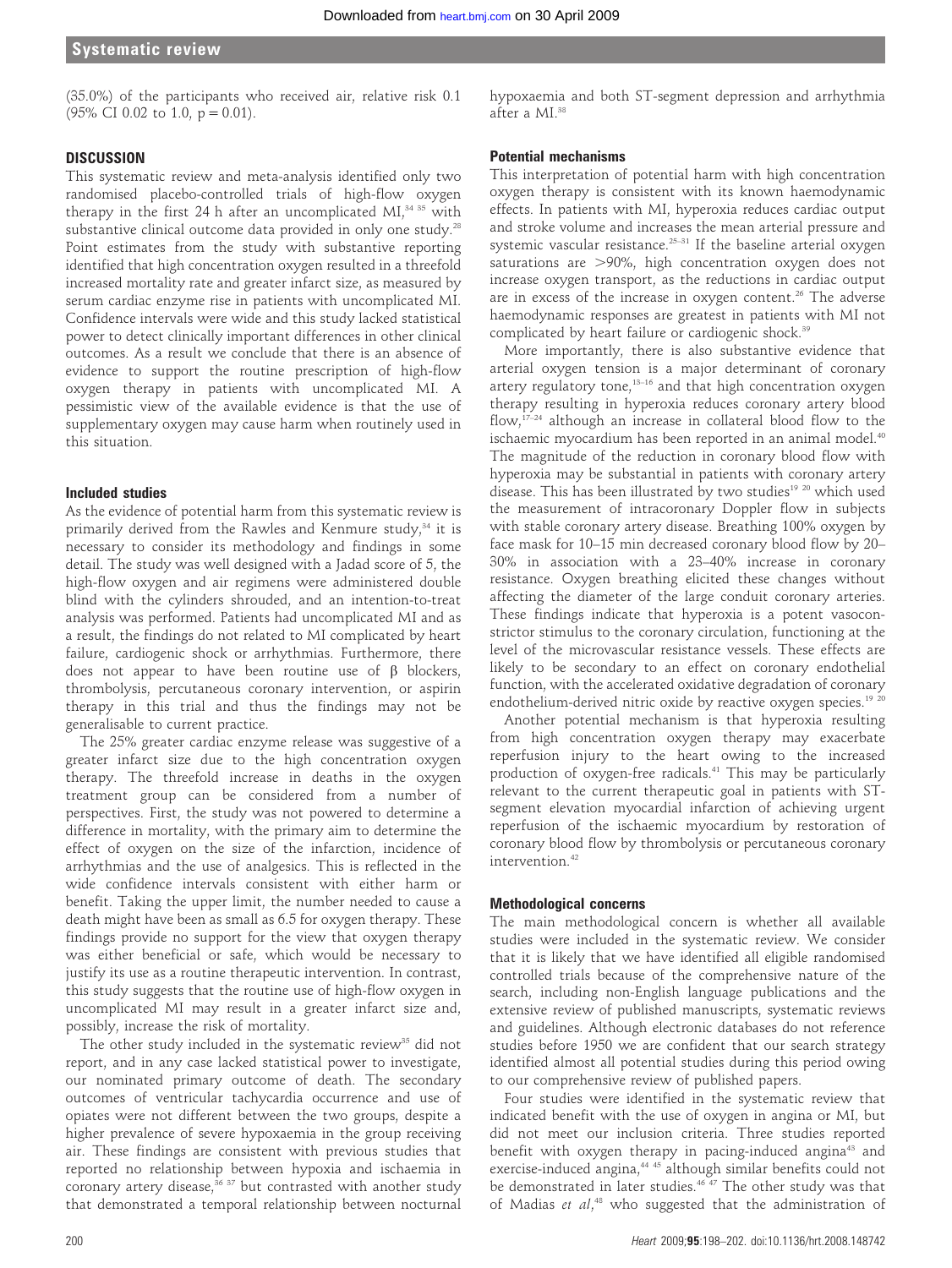oxygen therapy to patients experiencing a MI may reduce ischaemic injury, based on precordial ST-segment mapping. Unfortunately, the lack of a randomised control design, standardisation of the duration of oxygen therapy, or blinding in the ST measurements, limited the significance of these findings.

The major evidence for the benefit of oxygen therapy in MI comes from studies of experimental coronary occlusion in animal models. Some<sup>2-6</sup> but not all<sup>7-10</sup> of these studies have reported that high concentration oxygen therapy under normobaric or hyperbaric conditions reduces the size of the MI. However, the extrapolation of these findings to the clinical setting is uncertain, particularly because of differences in coronary anatomy and collaterals, which are much more extensive in animal models such as the dog.<sup>2 11</sup> Furthermore, experimental animals had normal coronary vessels and myocardial function, whereas most patients with MI have diffuse coronary obstructive lesions and myocardial damage. Likewise, the findings from animal studies of hyperbaric oxygen are not generalisable to the use of oxygen therapy under normobaric conditions in MI. This restriction also applies to human studies of hyperbaric oxygen,<sup>49</sup> or intracoronary infusion of aqueous oxygen<sup>50</sup> in MI.

#### Guidelines

Major international guidelines have taken the pragmatic approach of recommending routine oxygen therapy in the treatment of uncomplicated MI,<sup>32 33</sup> which is consistent with widespread clinical practice. If the American Heart Association is taken as an example,<sup>32</sup> it states that "it is reasonable to administer supplementary oxygen to all patients with uncomplicated ST-segment elevation myocardial infarction during the first 6 hours'' as level C evidence. However, it is acknowledged in the accompanying text that it is ''not known whether this therapy limits myocardial damage or reduces morbidity or mortality''. The two studies referenced in support of oxygen therapy are the animal study of experimental coronary artery occlusion<sup>2</sup> and the human precordial ECG mapping study<sup>48</sup> discussed above. We respectfully suggest that these recommendations are not supported by the balance of evidence and at best can be considered level I (insufficient evidence) or at worst level C evidence of harm. The recommendations of the New Zealand Branch of the Cardiac Society of Australia and New Zealand may be preferred,<sup>42</sup> in which it is recommended that "oxygen should be administered to keep the saturations around 96%'' as level D evidence. Hypoxaemia may commonly occur in MI<sup>35 39</sup> 51 and oxygen therapy may be indicated to relieve hypoxaemia identified by oximetry monitoring in this situation.

#### **CONCLUSIONS**

We conclude by suggesting that there is insufficient evidence to support the routine use of high-flow oxygen in the treatment of uncomplicated MI. The balance of the limited evidence that exists suggests that the routine use of oxygen in this situation may increase infarct size and possibly increase the risk of mortality, owing to its haemodynamic effects, including a reduction in coronary blood flow. Major international guidelines do not appear to represent the current evidence base and may need revision. There is an urgent requirement for randomised controlled trials of the use of oxygen therapy in MI that are sufficiently powered to enable the risk of mortality to be assessed.

## Heart 2009;95:198–202. doi:10.1136/hrt.2008.148742 201

#### Competing interests: None.

MWi is a Wellington Hospitals and Health Foundation Research Fellow and KP is a Health Research Council of New Zealand Training Fellow. MWi and KP undertook the systematic review, MWe undertook the statistical analyses and all authors reviewed the studies identified and contributed to writing the manuscript.

#### **REFERENCES**

- Steele C. Severe angina pectoris relieved by oxygen inhalations. BMJ 1900;2:1568. **Maroko PR, Radvany P, Braunwald E, et al. Reduction of infarct size by oxygen**
- inhalation following acute coronary occlusion. Circulation 1975;52:360-8. 3. Kelly RF, Hursey TL, Parrillo JE, et al. Effect of 100% oxygen administration on infarct size and left ventricular function in a canine model of myocardial infarction and reperfusion. Am Heart J 1995;130:957-65.
- Whalen RE, Saltzman HA. Hyperbaric oxygenation in the treatment of acute myocardial infarction. Prog Cardiovasc Dis 1968;10:575–83.
- Kawamura M, Sakakibara K, Sakakibara B, et al. Protective effect of hyperbaric oxygen for the temporary ischaemic myocardium: macroscopic and histological data. Cardiovasc Res 1976;10:599–604.
- 6. Thomas MP, Brown LA, Sponseller DR, et al. Myocardial infarct size reduction by the synergistic effect of hyperbaric oxygen and recombinant tissue plasminogen activator. Am Heart J 1990;120:791-800.
- 7. **Mogelson S,** Davidson J, Sobel BE, et al. The effect of hyperbaric oxygen on infarct size in the conscious animal. Eur J Cardiol 1980;12:135-46.
- 8. Robertson HF. The effect of hyperbaric oxygenation on myocardial infarction in dogs. Can J Surg 1966; 9:81-90.
- 9. **Malm A,** Arborelius M Jr, Bornmyr S, et al. Effects of oxygen on acute myocardial infarction: a thermographic study in the dog. Cardiovasc Res 1977;11:512-8.
- 10. **Shnier CB,** Cason BA, Horton AF, et al. Hyperoxemic reperfusion does not increase myocardial infarct size. Am J Physiol 1991;260(Pt 2):H1307–12.
- 11. Nicholson C. A systematic review of the effectiveness of oxygen in reducing acute myocardial ischaemia. J Clin Nurs 2004;13:996-1007.
- 12. Beasley R, Aldington S, Weatherall M, et al. Oxygen therapy in myocardial infarction: an historical perspective. J R Soc Med 2007;100:130-3.
- 13. Hilton R, Eichholtz F. The influence of chemical factors on the coronary circulation. J Physiol 1925;59:413–25.
- 14. **Markwalder J,** Starling EH. A note on some factors which determine the blood-flow through the coronary circulation. J Physiol 1913;47:275-85.
- 15. **Gellai M,** Norton JM, Detar R. Evidence for direct control of coronary vascular tone by oxygen. Circ Res 1973;32:279–89.
- 16. Berne RM, Blackmon JR, Gardner TH. Hypoxemia and coronary blood flow. J Clin Invest 1957;36:1101–6.
- 17. Sobol BJ, Wanlass SA, Joseph EB, et al. Alteration of coronary blood flow in the dog by inhalation of 100 per cent oxygen. Circ Res 1962;11:797–802.
- 18. **Baron JF,** Vicaut E, Hou X, et al. Independent role of arterial  $0<sub>2</sub>$  tension in local control of coronary blood flow. Am J Physiol 1990;258(Pt 2):H1388-94.
- 19. McNulty PH, King N, Scott S, et al. Effects of supplemental oxygen administration on coronary blood flow in patients undergoing cardiac catheterization. Am J Physiol Heart Circ Physiol 2005;288:H1057–62.
- 20. McNulty PH, Robertson BJ, Tulli MA, et al. Effect of hyperoxia and vitamin C on coronary blood flow in patients with ischemic heart disease. J Appl Physiol 2007;102:2040–5.
- 21. Ratliff NB, Hockel DB, Mikat E. Myocardial oxygen metabolism and myocardial blood flow in dogs in hemorrhagic shock: effects of hyperbaric oxygen. Circ Res 1969;24:901–9.
- 22. **Ishikawa K,** Lee T, Ganz W. Effect of oxygen on perfusion and metabolism of the ischemic myocardium. J Appl Physiol 1974;36:56-9.
- 23. Kenmure ACF, Beatson JM, Cameron AJV, et al. Effects of oxygen on myocardial blood flow and metabolism. Cardiovasc Res 1971;5:483-9.
- 24. West JW, Guzman SV. Coronary dilatation and constriction visualized by selective arteriography. Circ Res 1959;7:527–36.
- 25. Loeb HS, Chuquimia R, Sinno MZ, et al. Effects of low-flow oxygen on the hemodynamics and left ventricular function in patients with uncomplicated acute myocardial infarction. Chest 1971;60:352–5.
- 26. **Sukumalchantra Y,** Levy S, Danzig R, et al. Correcting arterial hypoxemia by oxygen therapy in patients with acute myocardial infarction. Effect on ventilation and hemodynamics. Am J Cardiol 1969;24:838-52.
- 27. Kenmure AC, Murdoch WR, Beattie AD, et al. Circulatory and metabolic effects of oxygen in myocardial infarction. BMJ 1968;4:360–4.
- 28. Thomas M, Rea M. Haemodynamic effects of oxygen in patients with acute myocardial infarction.Heart 1965;27:401–7.
- 29. Shillingford JP, Thomas M. Cardiovascular and pulmonary changes in patients with myocardial infarction treated in an intensive care and research unit. Am J Cardiol 1967;20:484–93.
- 30. Foster GL, Casten CG, Reeves TJ, et al. The effects of oxygen breathing in patients with acute myocardial infarction. Cardiovasc Res 1969;3:179-89.
- 31. Mackenzie GJ, Flenley DC, Taylor SH, et al. Circulatory and respiratory studies in myocardial infarction and cardiogenic shock. Lancet 1964;2:825–32.
- 32. **Antman EM,** Anbe DT, Armstrong PW, et al. ACC/AHA Guidelines for the Management of Patients with ST-Elevation Myocardial Infarction-executive summary. J Am Coll Cardiol 2004;44:671–719.